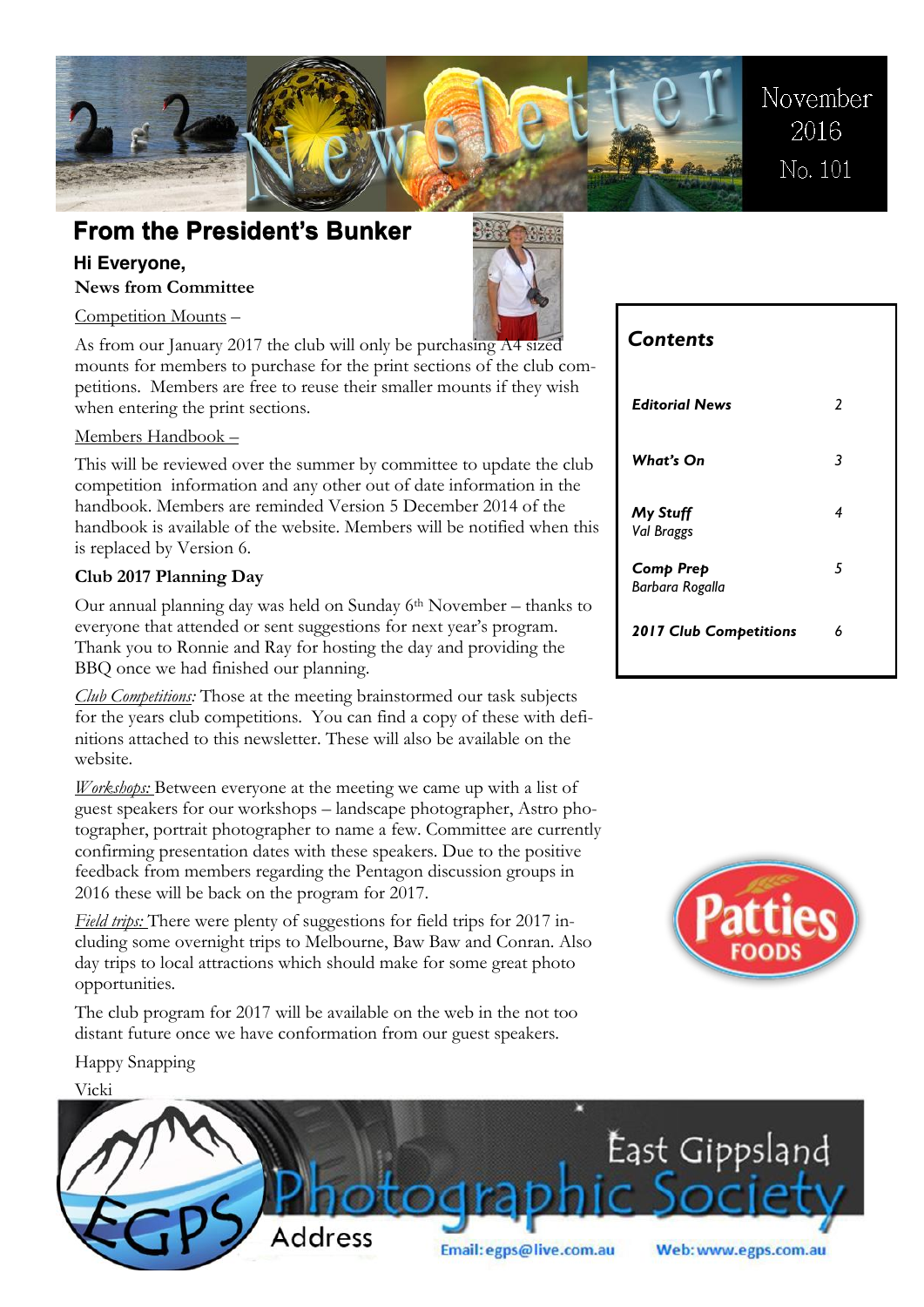

# **Editorial News**

### **Hands up who says photographing outdoors in summer is their favourite past time? Hm, not many, I would think. Summer is the season of washed out images with over exposed highlights, black shad-**

And yet, get up early and capture magnificent sunrises. At breakfast time capture the blue sky against the drab colour of old buildings or bright beach sheds when the sun is high in the sky.

Or try portraits in the shade to avoid harsh shadows.

Grab that golden hue from evening the sky, or start night time photography when the dark blue sky persists for about an hour before darkness takes over.

Or take on board the judge's comments at the last workshop and create a silhouette by pointing the camera at the sun. My task would be, to improve on contrast in the photograph.



Kangaroo Silhouette. Photo by Val Bragg

### **Or photograph the weather.**

Wild and Wool weather, as Vicki Jesty observes. Hasn't the wind been amazing this spring – here's a big swell I captured a couple of weeks ago.

Take a look at the winning photos of the Backlighting Comp from the October workshop. [http://www.egps.com.au/index.php/competition](http://www.egps.com.au/index.php/competition-winners)[winners](http://www.egps.com.au/index.php/competition-winners)



In summer, a photographer's lunch time should be reserved for eating lunch. And there is a lot of that around, among the pre-Christmas festivities. Just in case that priceless photo of a feeding mouth hovers over the table, a small camera with fill flash will always fit into a side pocket.

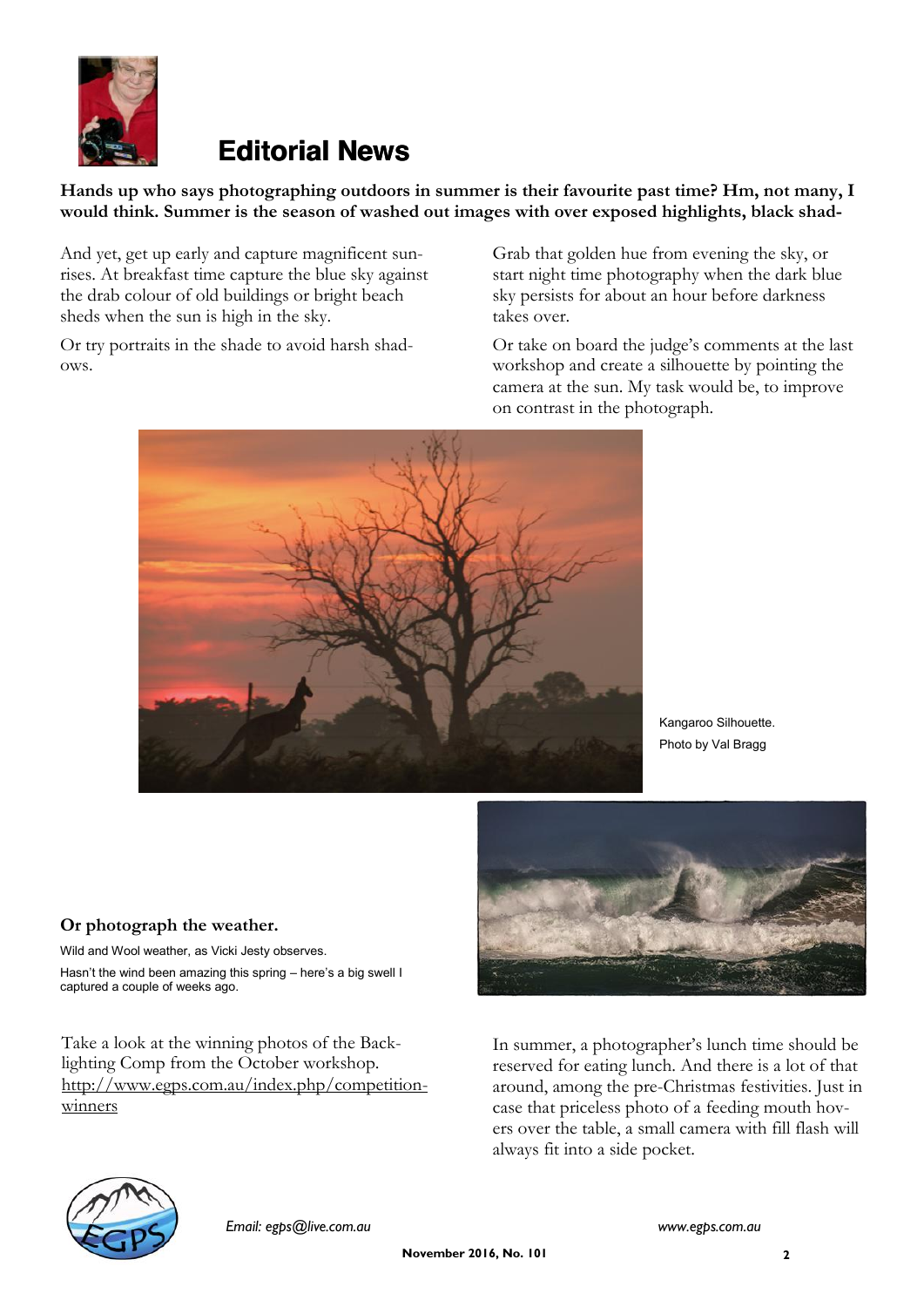# **What's On, at a glance**

**Next Workshop is on Wednesday 23rd Nov. Be there at 7 pm, for a 7:30 start.**

**It starts with the Annual Awards Night.**

**For the short session, Matt White will be presenting Drones and their Use in Photography.**

For the **Christmas Workshop** on 14<sup>th</sup> Dec, there will be judging of the **Feel the Cold Competition**.

Wear a Christmas theme and bring a plate to share. Keep it small, we don't want lots of leftovers.

**End of the Year BBQ** will be at Buchan on Sunday, 11th Dec. People wanting to go for a walk up Springs Creek before the BBQ meet at McDonald's in Bairnsdale at 8 am, then meet the others at the Bruthen Bakery at 8:30. If you plan to go only through the caves, meet others at the Buchan Caves Reserve at around 11:30 am.

It is BYO everything for the BBQ.

## **What's on Elsewhere**

Winning prints of the **47th National Ballarat Photography Competition** will be displayed in the Ballarat Art Gallery from 10th Dec 2016 till 15th Jan.

Entries for the **Maitland International Photographic Salon** close on 16th Jan. For details, see maitlandsalon.myphotoclub.com.au/

Entries for the **National Photographic Portrait Prize 2017** have now closed. Winning entries will be displayed at the National Portrait Gallery in Canberra from 1st April until 18th June 2017. www.portrait.gov.au

**The VAPS Annual Convention, and also the VAPS Interstate Photographic Convention,** are being held concurrently on 27th and 28th May 2017 in Frankston. Watch the VAPS newsletter for updates.

The next **Special Interest Group** is on Wednesday, 18th January 2017 at 7 pm at the Historical Museum Hall, McAuley Street, Bairnsdale. Bring your laptop and questions, and any images you wish to work on. Please note there is no Special Interest Group in De-

Entries for the **Pets/Animals Comp** close on 25th Jan

Pets and animals could include your pets, birds, fish, horses, cows, any domesticated animal, wild animals or

cember.

2017.

animals in a Zoo.





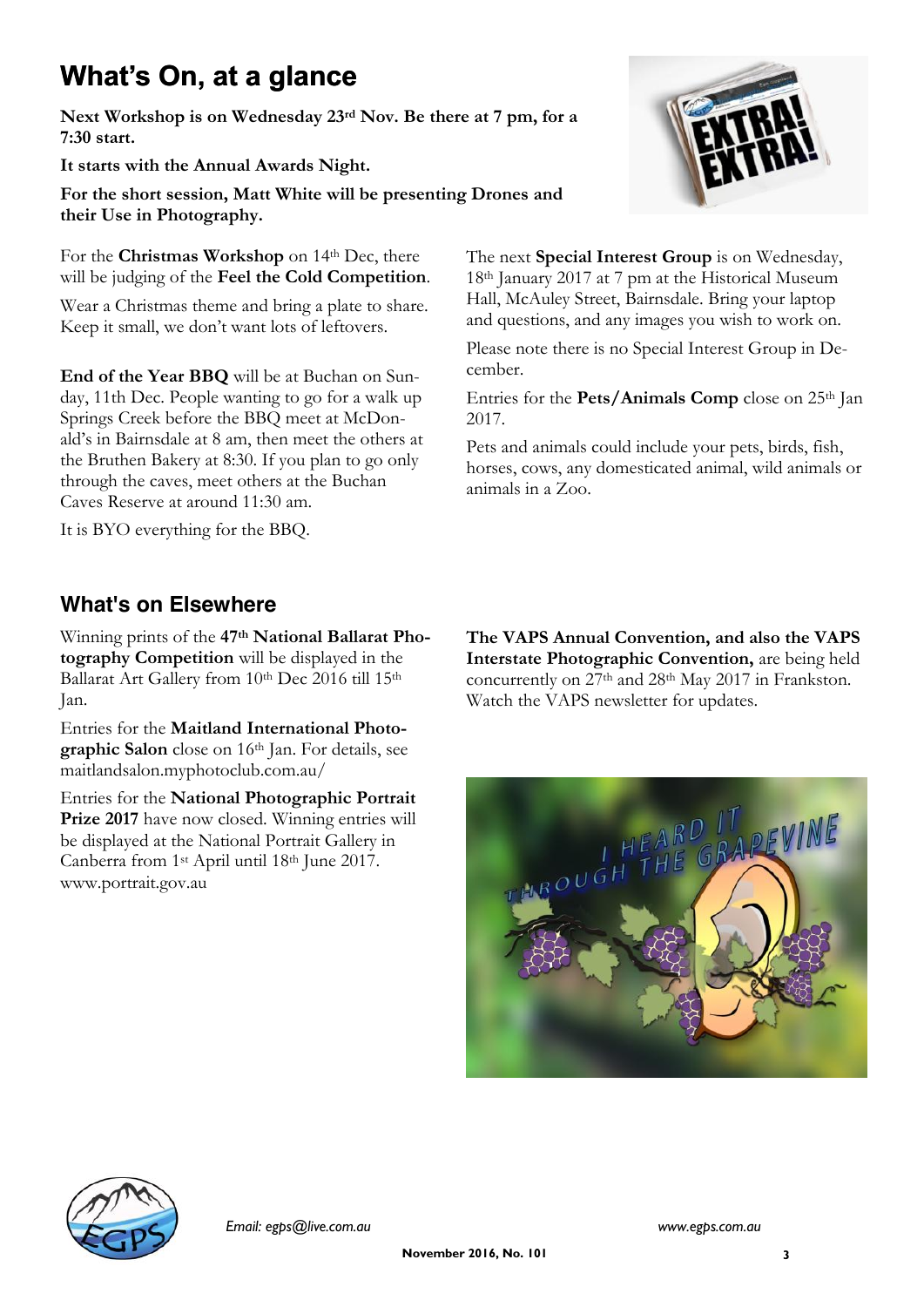# **My Stuff Val Braggs**

**Val feels at home on the farm north of Stratford, where the cleared agricultural land gives way to the beginnings of the wilderness of the foothills of the Great Dividing Range. Squatters and land landholders have done so before her, more than one hundred years ago.**

On most morning she looks outside the window, her eyes feast on a parade of kangaroos, emus, the occasional wombat, black cockatoos and other native birds. Or she may go for a short walk across the paddock or on the road, with camera on hand.

Needless to say, Val has done rather well with her photographs that she submitted to competitions during her two years of membership with the East Gippsland Photographic Society. Initially, she entered the Print competitions; later changed to Digital.

Born and bred locally, Val's inspiration began early in life. She recalls wandering the paddocks and the swamps of McLeod's Morass as a tenyear old.







Val has since upgraded to a Canon 7D SLR. Many times has the fast shutter been useful for photographing birds and other animals.

For now, she would life to continue to explore the full functionality of the 7D, though she is also exploring how she could do better with a full frame camera.









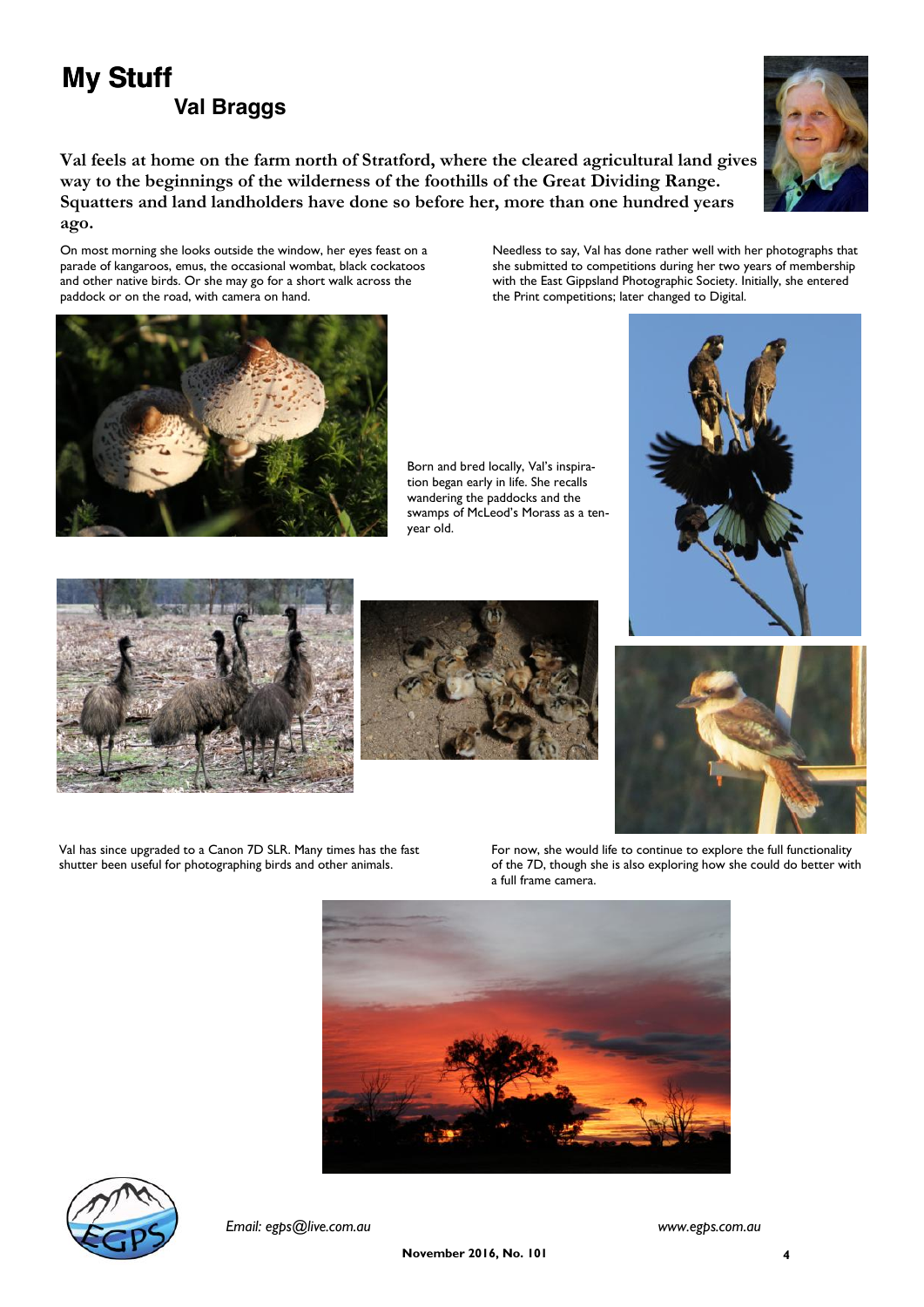## **Comp Prep Photography of pets and other animals Closing Date: 25th January 2017**

With Christmas and the New Year celebrations around the corner, this is an excellent time to photo**graph pets and other animals. I am partial to dogs. Like all animals, pets take lots of patience because they never get into the intended position, face a certain way, or hold still when they are meant to. Dogs often move too close to the camera or start licking the lens, while cats tend to quickly move away before you had the chance to press the shutter.**

Photographs at eye level tend to look good, where the animal looks directly at the camera. A table brings smaller animals up to the human eye level, and this beats crawling on all fours to capture that direct eye contact.

Let the pet fill most of the frame, perhaps with a tele shot of the face. But keep the eyes sharp.



Pet fur often takes us into the realm of black and white. Both instances need compensation for the exposure that is automatically selected by the camera; otherwise the sensor produces a grey image. For detail in black fur, decrease the exposure. For white, open up. You may need to compensate by as much as two stops if the pet fills most of the frame.

Black fur leads to over exposure, because the sensor wants to turn the black into grey. Therefore, stop the exposure down. The opposite applies to a white pet. Here, the camera wants to under expose the image and produce a dirty grey. Therefore, increase the exposure.

Exposing for only the fur often creates problems elsewhere, so that the rest of the image is over- or under exposed. Multiple exposures could be the answer, but most pets won't keep still throughout the bracketed exposure shoot. Fortunately, there are other remedies.

Don't only look at the pet, but quickly scan the total picture, including the background. Remember composition.

For the moving pet, try continuous focus, possibly motor drive, as you would for sports photography.



Rather than capturing that perfectly exposed fur, aim for the texture of their coat. Or position the pet so that a light outlines the black fur or the facial features. Sunlight is an excellent source of light; though harsh sunlight creates too much contrast.

Above all, aim to capture the personality. What makes your animal so unique, loveable, and distinctive? Is it a physical characteristic that could be brought out by enhancing shape and texture? Or is it the content face after feeding or during a snooze? Be patient and wait for them